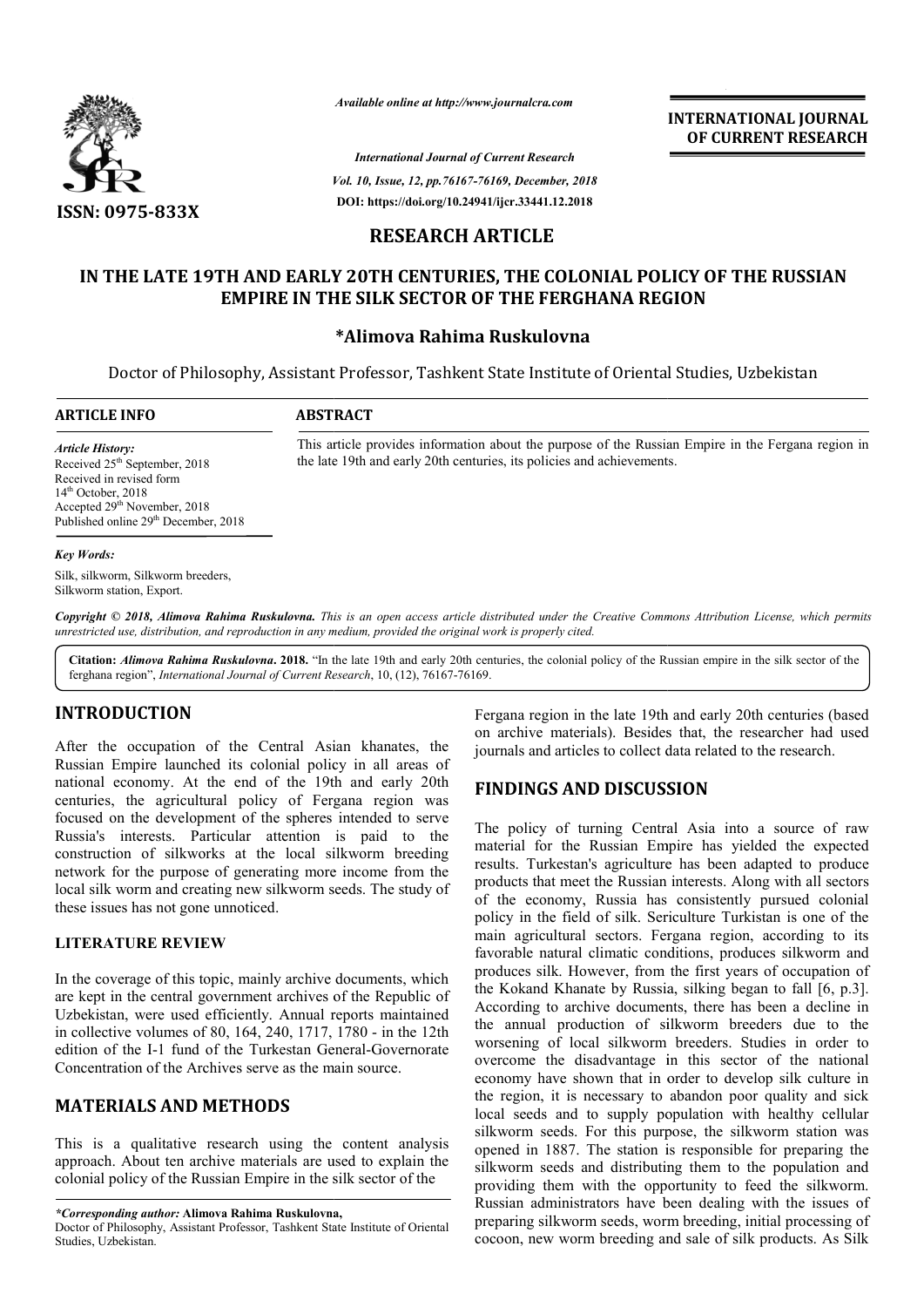Way is a great source of income, Russian Empire has done much to develop this branch of the Turkestan General-Governorate. Information on the sphere can be found in the central government archives of the Republic of Uzbekistan. Archival funds maintain annual reports of regional governors. Statistical data show that in the provinces, silk industry indicators are mentioned [2,p.80]. At the same time opinions on the condition and ways of development of the silk industry in the Fergana region of the Russian Empire are noted. Not only in Central Asia, but also in other countries, silk and silk fabrics are highly appreciated. Silking is a major source of income, and the need for overseas production has required more production. In the annual report of the Fergana region, which is stored in archival funds, the issues of expansion and development of the silk sector of the region are widely discussed. For example, the increase in the need for silk in foreign countries is a great source of income for the local population, and at the same time, it is believed that new income sources will be opened as a result of the establishment of customs duties on the future [2,p.8]. In the reports, Fergana region has favorable conditions for the development of silkworm breeding, because of the lack of technology for the production of silk fibers, it is thought that it will lose its sophistication, which will reduce the value of commodities. Therefore, in the future, the issue of preparing silkworm seeds and the creation of new worm breeds suitable for Fergana will be resolved, a good cocoon will be prepared, and the proceeds from the sale abroad will enrich the treasury. Military Governor General Mayor Tchaikovsky wrote in a report in Fergana that the technical defects in the production of silk cocoon sheets, namely, flat yarn silk, are twice as low as foreign goods in European markets. This is a reason why commercial firms are buying crude cocoons rather than buying ready-made silk scarves and worrying about the unwanted removal of them. According to the information, last year (1898) the level of raw cotton export exceeded 8800 packs of 500,000 rubles. For example, raw cocoons were taken to France. In the late 1890s, the region produced about 700,000 zolotnik [3] silkworm seeds every year. As the pile pulls out, the demand for cocoons has increased and it is expected to reach 2 million zolotics. This will allow to grow up to 200,000 pounds of dry silk worth 6-8 million rubles [2]. In the archive documents, there is an urgent need for the development of silk culture, the establishment of pedigree seed farms in the region and the creation of resistant seeds, developing measures to protect the infected worms, the lack of scientific research stations in the region, it is necessary to stimulate the seed industry. If the above issues are solved, it is reported that the revenue from the sericulture will bring a huge gain to the state treasury [2].

Russia's ruling circles have earned a huge profit not only for Russia's needs, but also for its export. In the 1900 accounting year, documents have proven to be effective in selling a cake, which is a good source for local people. Increase in the demand for cloth processing and fabric weaving and the need to export it have led to the increase in silk prices. Exports of crude silk to the foreign market in the same year increased by 1736 compared to the previous year and the profit rose to 700 thousand rubles [5, p.9]. According to the 1901 report, the Ferghana region has a favorable environment for the supply of silkworm, which is characterized by the fact that the silk is dominated by economic life and trade. The silkworm breed, produced in the silkworm station opened in the province in 1887, has been credited with the trust of the population, but

said that the station is not able to produce enough seeds per year for the whole region, The wide spread of silkworm breeding in the region has increased the demand for silkworm. However, this station was not intended to produce sufficient quantity of cocoons for the region. The document says that two silkworm breeding schools opened in the province. In addition, the station was allowed to import silkworm seeds from abroad because it was unable to supply the region with silkworm seeds.[6, p.240]. The measures taken had a positive effect, the silk administration achieved high results in 1901, when Fergana took first place in the Turkestan general-governorship of silkworm breeding, and in Fergana annually harvested 300,000 pounds of cacao with 2.5 million rubles. In 1899, as a result of the reconstruction of silkworm breeding stations in Turkistan, all silkworm enterprises, including the oldest station in New Margilan, were closed. The only silkworm station to supply silkworm for the whole country was opened in Samarkand.[6, p.240]. It is acknowledged that it is extremely difficult to control the activity of silkworm seeds and private producers from Samarkand to Fergana, which has a negative impact on producers and customers. Therefore, taking into account the importance of silk culture in the economic life of the region and trade, the New Margilan has become a center of silk, where it is necessary to open a silkworm breeding station. In recent years, 2.5 million rubles have been sold abroad.[6, p.240].

It is clear that documents focus on cultivation of mulberry seedlings to develop silkworm. At that time wooden wood was used for the heating of the regional railway. Trees were cut out of the wood because of wood deficiency. This has greatly contributed to silk culture. In addition, the supply of wooden wood on the railroad caused the massive gardens and graves to be cut off. Previously, the New Margilan military units were heated with wood, and only 1898, military units were brought from the city 30 centimeters away from the city. If in 1898 a ruble of wood was 6 rubles, in 1901 its price rose to 12 rubles. Indeed, since 1898, how can the explanation of the increase in the cost of fuel, even if the fact that the military units are built with coal? As it was mentioned above, the message about the situation that has been damaging to silkworm breeding and horticulture has been reported to the leadership of the Turkestan General-Governorate.[6, p.240]. As can be seen from the above archive document, Major-General Arandarenko's report on the Fergana region in 1901, appealed to the Emperor, who was worried about the damages caused by the development of silk culture in the Ferghana region. In the 1910 Ferghana region report, which was sent to the emperor's elders, silkworm breeders reported that the silkworm was harvested in spring, May and June, and that this year's silkworm breeders harvested high yields. In particular, this year Fergana region recognized 250,000 poods of raw silk or 70,000 poods of dry clay [7, p.11]. The document says that the development of silkworm breeding is directed at prevention of silkworm breeders, providing the population with the best quality silkworm seeds and proper care. Almost all annual reports of the province governor have provided the necessary recommendations to ensure the development of the silk sector. One of them is the need to open a scientific research institute in the region, which is one of the measures to develop the sphere of the national economy. In 1909-1910, the issue of establishing a silk institute in Skobelev has also risen. According to the 1911 archive reports, silk production remained approximately for the previous year, 75,000 poods of